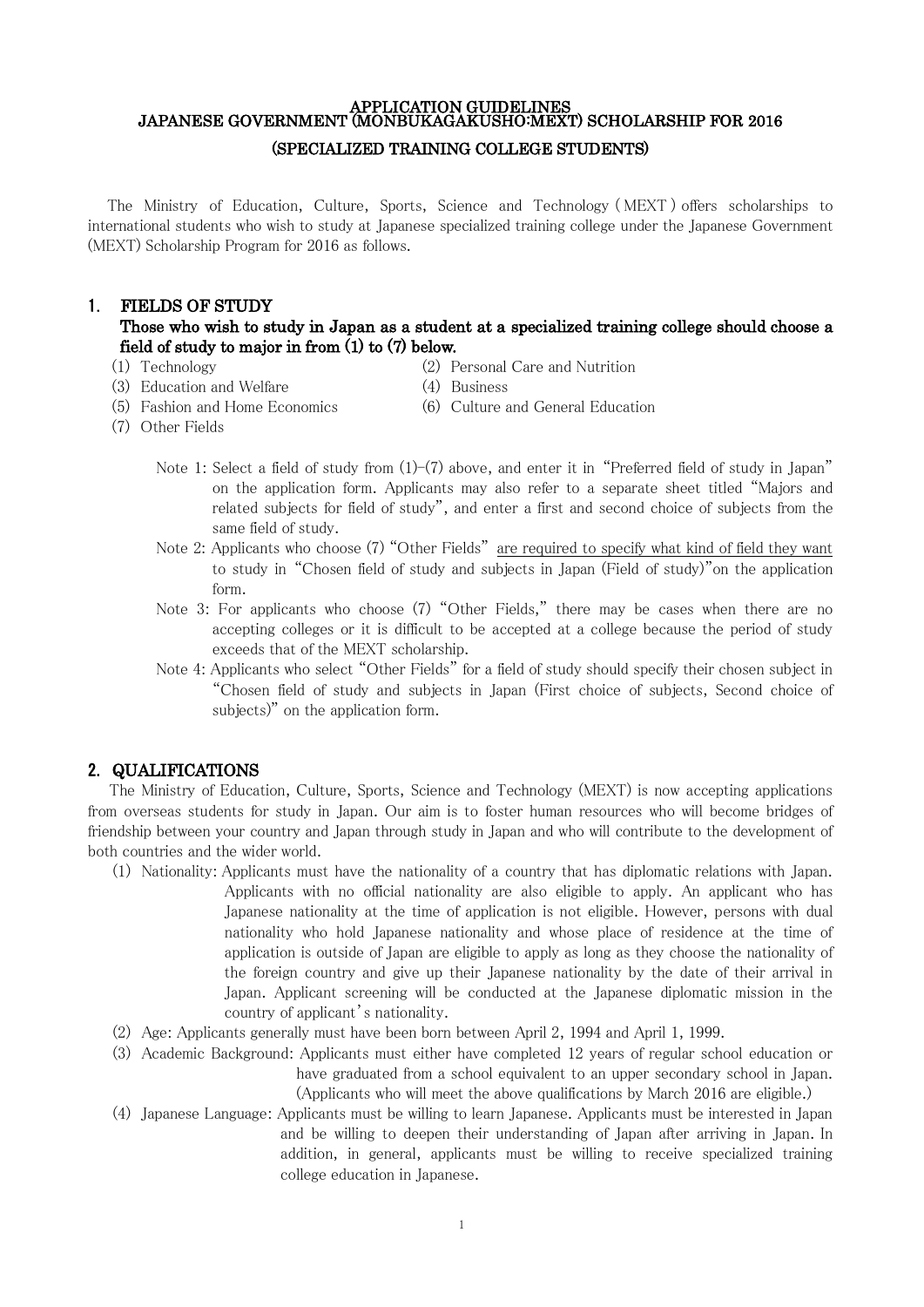- (5) Health: Applicants must be free from any mental or physical disabilities that would impede the pursuit of study at Japanese schools.
- (6) Arrival in Japan: In principle, the selected applicants must be able to leave for and arrive in Japan between the 1st and 7th of April 2016.
- (7) Visa Requirement: Applicants must acquire College Student (ryugaku) visas before entering Japan. They then enter Japan with the College Student (ryugaku) residence status. Please also note that those who change their visa status to one other than College Student after arrival in Japan will lose their qualification to be Japanese Government Scholarship recipients from the date when their visa status changes.
- (8) Others: After returning to the home country, former scholarship recipients shall cooperate with the conducting of post-return survey questionnaires, participate in events conducted by Japanese diplomatic missions in their country, and work to improve relations between the home country and Japan.
- (9) Any applicant who meets any or all of the following conditions is ineligible. If identified after the start of the scholarship period, the applicant will be required to withdraw from the scholarship:
- ① Those who are military personnel or military civilian employees at the time of their arrival in Japan;
- ② Those who cannot arrive in Japan during the period designated by MEXT or the accepting university;
- ③ An applicant who is a previous recipient of a Japanese government scholarship;
- ④ Those who are currently enrolled at a Japanese university with a College Student (ryugaku) residence status; those enrolled, or scheduled to be enrolled, at a Japanese university as a privately financed international student during the period when the scholarship application was filed in the home country until prior to the start of the provision of the scholarship. This does not apply to current self-financed international students at Japanese universities who will complete their courses of study and return to their countries before the end of the current fiscal year;
- ⑤ Recipients of scholarships from institutions other than MEXT (including government institutions in their home countries) that overlap with the Japanese Government Scholarship (Prospective beneficiaries are included);
- ⑥ Applicants who are expected to graduate at the time of application and cannot satisfy the qualifications and the conditions related to academic background by the deadline given; or
- ⑦ Holders of dual nationality at the time of application who cannot verify that they will give up Japanese nationality by the time of the arrival in Japan.

# 3. TERM OF SCHOLARSHIP

(1) The scholarship period will last for three years from April 2016 to March 2019, including one-year preparatory education in the Japanese language and other subjects due to be provided upon arrival in Japan.

(2) If a scholarship grantee graduates from a specialized training college and is admitted to a Japanese university as a junior transferee, he/she may have the period of his/her scholarship extended upon successful examination by MEXT and provided that he/she has outstanding academic achievement that meets certain criteria.

#### 4. SCHOLARSHIP BENEFITS

- (1) Allowance: 117,000 yen per month. (In case that the recipient research in a designated region, 2,000 or 3,000 yen per month will be added. The monetary amount each year may be subject to change due to budgetary reasons.) The scholarship is cancelled in principle if the recipient is absent from the specialized training college or preparatory Japanese-teaching institution for an extended period. The scholarship will be also cancelled in principle in the following situations. If the recipient has been receiving the scholarship despite his/her falling under any of the following situations, the recipient will be ordered to return the amount of scholarship that he/she received during the period wherein he/she was involved with any of the following situations.
	- ① The recipient is determined to have made a false statement on his/her application;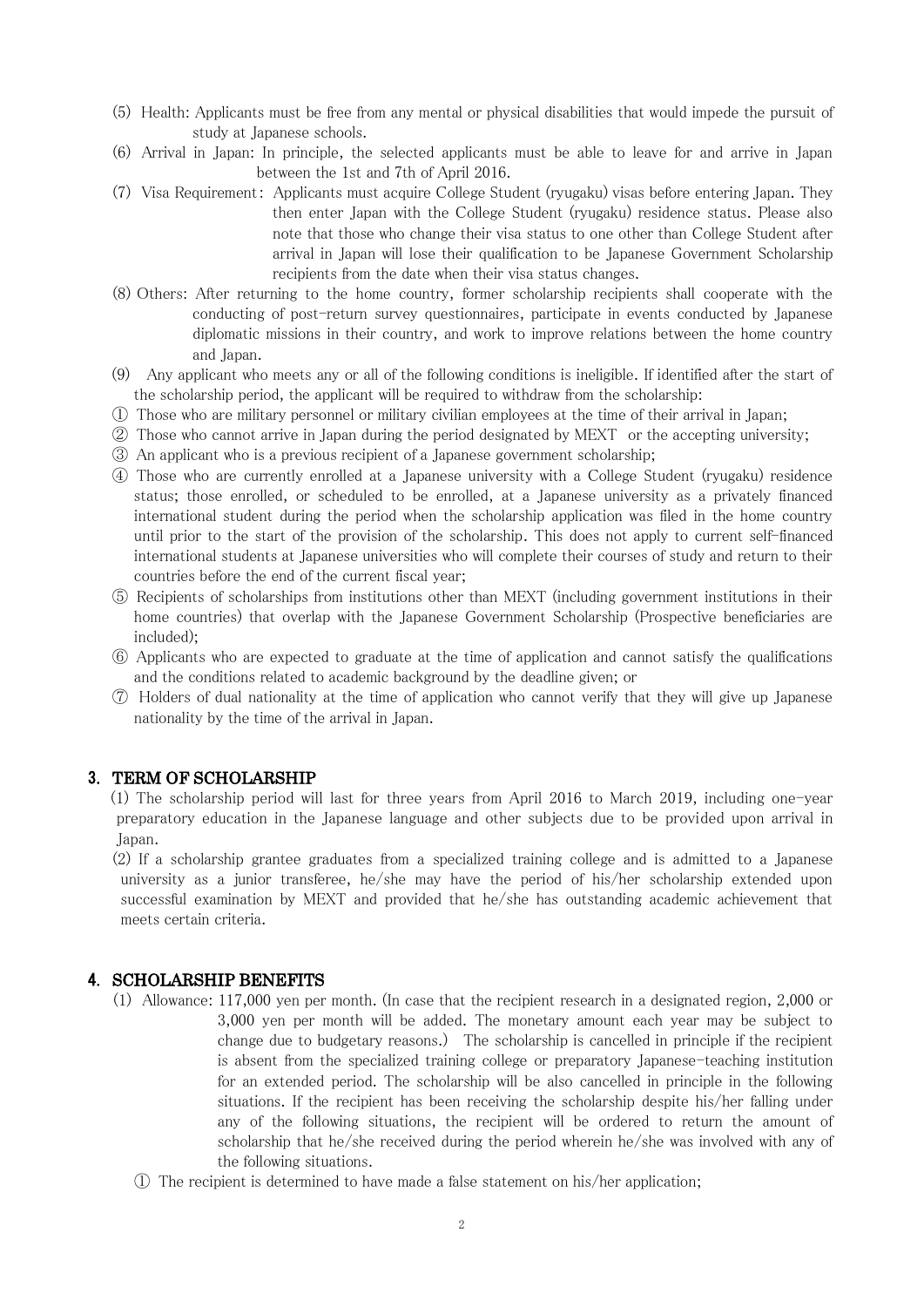- ② The recipient violates any article of his/her pledge to the Minister of Education, Culture, Sports, Science and Technology;
- ③ The recipient violates any Japanese laws;
- ④ The recipient is subject to disciplinary action by the specialized training college, including expulsion;
- ⑤ It has been determined that it will be impossible for the recipient to complete the training course within the standard time period because of poor academic grades or suspension from the specialized training college;
- ⑥ The recipient's residence status has changed to one other than College Student as defined in the Appended Table I-4 of the Immigration Act;
- ⑦ The recipient has received a scholarship from another institution (excluding those specified for research expenditures); or
- ⑧ The recipient has proceeded to a higher level of education without receiving approval for an extension of the period of the scholarship.

(2) Traveling Costs

- ① Transportation to Japan: The recipient will be provided, according to his/her itinerary and route as designated by MEXT, with an economy-class airplane ticket from the international airport nearest to his/her home country residence \* to the New Tokyo International Airport or any other international airport that the appointed university usually uses. Expenses such as inland transportation from his/her home address to the international airport, airport tax, airport usage fees, special taxes on travel, or inland transportation within Japan will NOT be covered. (\*The address in the country of the recipient's nationality stated in the application form is in principle regarded as the recipient's "home country residence.")
- ② Transportation from Japan: In principle, the recipient who returns to his/her home country within the fixed period after the expiration of his/her scholarship will be provided, upon application, with an economy-class airplane ticket for travel from the New Tokyo International Airport or any other international airport that the appointed university usually uses to the international airport nearest to his/her home address.
	- Note 1: If a grantee returns home without an extension though having applied for extension of scholarship period, he/she will not be paid travel expenses to return home in general.
	- Note 2: Any aviation and accident insurance to and from Japan shall be paid for by the recipient.
	- Note 3: If a grantee continues to stay in Japan after the scholarship period has ended, he/she will not be paid travel expenses to return to the home country for a temporary return.
- (3) Tuition and Other Fees: Fees for the entrance examination, matriculation, and tuition at universities will be paid by the Japanese government.

#### 5. SELECTION AND NOTIFICATION

(1) In cooperation with the governments of the applicants' countries the Japanese diplomatic mission will conduct primary screening of applicants by means of submitted application documents, interviews and academic examinations.

[Examination subjects]

All applicants must sit for examinations in Japanese, English, and mathematics.

- (2) Results of the primary screening will be notified to each applicant on the date designated by the Japanese diplomatic mission.
- (3) Applicants who have been selected through this primary screening will be recommended to MEXT. MEXT will then conduct the final selection of the recommended applicants and decide the scholarship grantees. MEXT may select candidates from each field of study.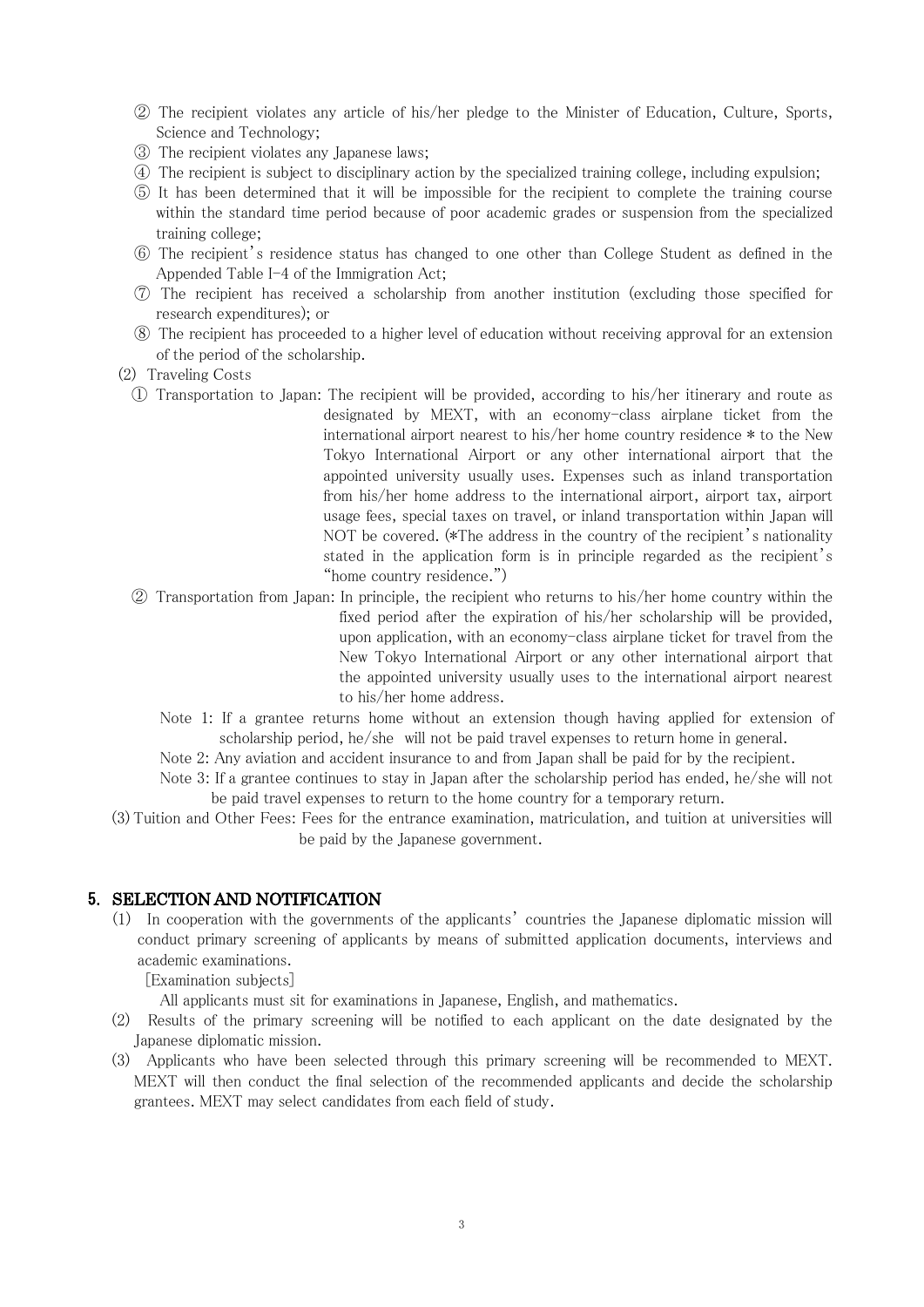# 6. EDUCATION AT PREAPRATORY EDUCATION PRIOR TO PLACEMENT AT SPECIALIZED TRAINING COLLEGE

- (1) Preparatory Education: Each grantee will be enrolled at a preparatory school designated by MEXT for a one-year intensive course in the Japanese language and other subjects necessary for preparation for proceeding to a specialized training college. The preparatory course lasts for one year, mainly consisting of education in the Japanese language as well as in Japanese affairs, etc.
- (2) Change of Major Field of Study: A grantee will not be permitted to change his/her major field of study.
- (3) Point for consideration: A grantee will not be allowed to proceed to a specialized training college if he/she is determined to be incapable of completing the prescribed course at the preparatory school. (The grantee will be required to return to his/her home country upon such determination.)

## 7. EDUCATION AT SPECIALIZED TRAINING COLLEGE

- (1) Entrance into Specialized Training College: A grantee who has completed the prescribed course at the preparatory school will go on to a specialized training college designated by MEXT. The specialized training college will be decided by MEXT upon consultation with the college concerned. No objection by the grantee against the decision will be allowed.
- (2) Graduation: A grantee of this scholarship will be enrolled into a postsecondary course of a specialized training college that requires graduation from an upper secondary school for entrance eligibility and receive professional education for two years prior to graduation. A grantee who graduates will be awarded a diploma.
- (3) Language Used in Education: All classes will be given in the Japanese language.
- (4) Change of Major Field: A grantee will not be permitted in principle to change his/her major field of study.

## 8. APPLICATION PROCEDURE

Applicants must submit the following documents to the Japanese diplomatic missions by the required date. The submitted documents will not be returned.

①Application Form (a prescribed form) 【original 2】※photo

②Academic transcript for the past 3 years【original 1, copy 1】

- ③Graduation certificate of the last school attended (or certificate of expected graduation for an applicant due to graduate)【original 1, copy 1】
- $\mathcal Q$ Recommendation from the principal or the adviser of the last school attended [original 1, copy 1]
- ⑤Medical certificate (prescribed form) 【original 1, copy 1】
- ⑥Certificate of enrollment (for an applicant currently enrolled in a university) 【original 1, copy 1】

⑦Certificate of passage of university entrance qualification examination (if applicable) 【original 1, copy 1】

- Note 1: These documents must be written in Japanese or English, or translations in either of these languages should be attached.
- Note 2: Photographs  $(4.5 \times 3.5 \text{ cm}$ , taken within the past six months, upper body, full-faced, uncapped. Write your name and nationality on the reverse and paste them onto the Application Form and Placement Preference Form) attached to the original application must be originals; copies are not acceptable. It is acceptable to paste the data of photo on each application form and print it. (To print your photos and paste it on the application form is not allowed.)
- Note 3: For items (6) and (7) above, a photocopy of the graduation certificate and/or the qualification certificate is acceptable, provided that the copy is attested by the relevant school or examining organization.
- Note 4: An application will not be examined unless all the documents mentioned above are fully and correctly completed. For applicants with ⑧ Certificate of passage of university entrance qualification examination, this document may be submitted in place of documents  $(2)$ ,  $(3)$  and  $(4)$ .
- Note 5: Number the documents( $\circled{1}$  through  $\circled{7}$ ) in the right upper corner.